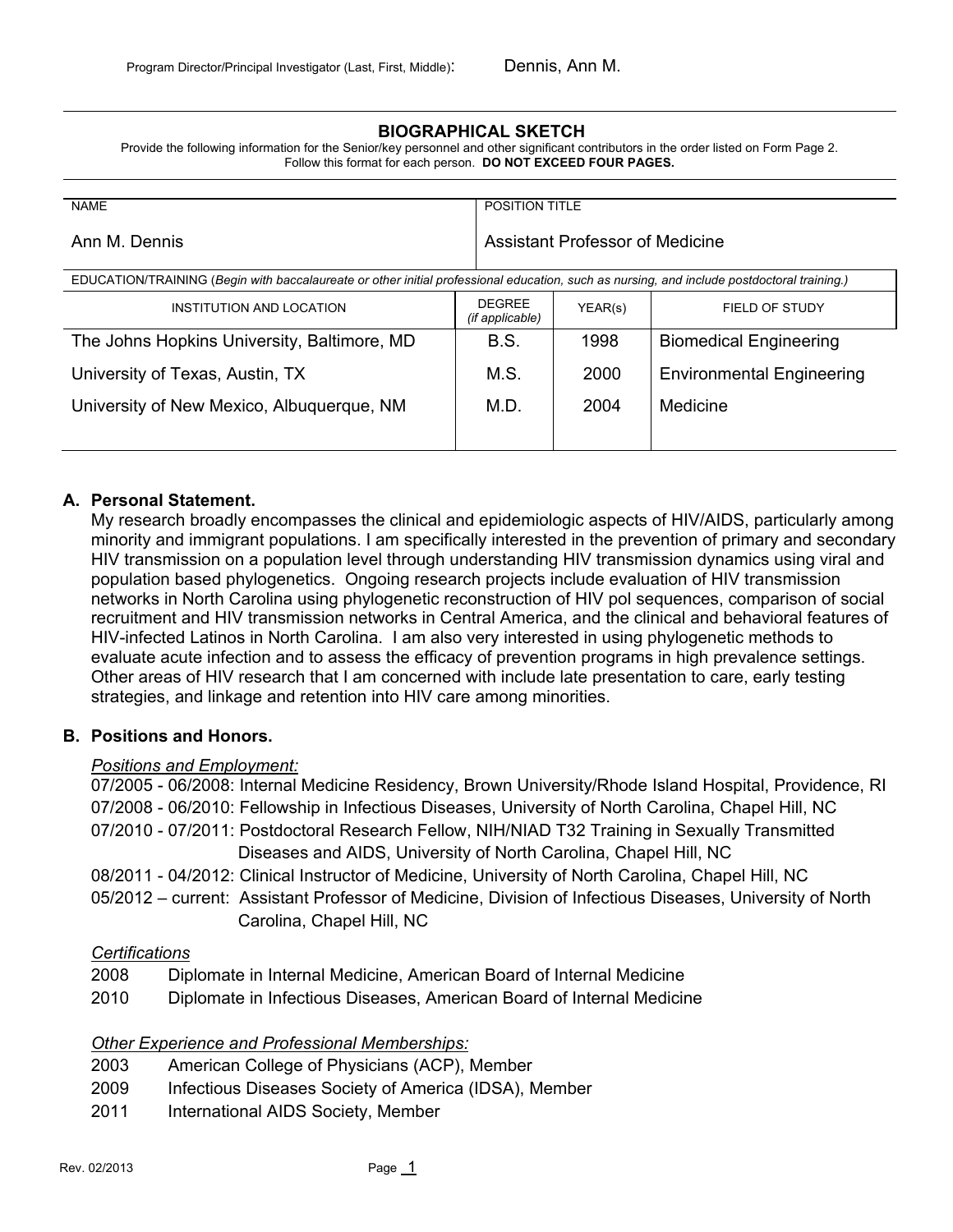## *Honors:*

- 11/2012 Young Investigator Award to present at the National Center for AIDS Research Symposium, University of California at San Francisco
- 03/2012 19<sup>th</sup> Conference on Retroviruses and Opportunistic Infections Young Investigator Award
- 2010-12 NIH Loan Repayment Program in Health Disparities Research
- 2010 48<sup>th</sup> Annual Infectious Disease Society of America (IDSA) Meeting Travel Award
- 2010-11 Bristol-Myers Squibb Virology Research Fellowship Award
- 2010-11 NIH/NIAID T32 Training Grant in Sexually Transmitted Diseases and AIDS
- 2003-04 CDC BOTUSA Medical Student Research Fellow, Botswana
- 1998-00 Graduate Research Assistantship in Environmental Engineering, University of Texas at Austin
- 1998 Engineering Intern, University of Ljubljana, Slovenia/Johns Hopkins University Exchange Program

## *C.* **Selected Peer-reviewed publications**

### *Peer-Reviewed Manuscripts*

Hurt CB and **Dennis AM**. Putting It All Together: Lessons from the Jackson HIV Outbreak Investigation. *Sexually Transmitted Diseases* 2013: In Press.

**Dennis AM,** Wheeler JB, Valera E, Hightow-Weidman L, Napravnik S, Swygard H, Barrington C, Eron JJ. HIV risk behaviors and socio-demographic features of HIV-infected Latinos residing in a new Latino settlement area in the Southeastern United States. *AIDS Care*. Feb 5 2013 [Epub ahead of print].

**Dennis AM**, Murillo W, Hernandez F, Guardado ME, Nieto AI, Lorenzana I, Eron JJ, Paz-Bailey G. Social network based recruitment successfully reveals HIV-1 transmission networks among high risk individuals in El Salvador. *Journal of Acquired Immune Deficiency Syndromes*. Jan 29 2013 [Epub ahead of print].

Aldous JL, Pond SK, Poon A, Jain S, Qin H, Kahn JS, Kitahata M, Rodriguez B, **Dennis AM**, Boswell SL, Haubrich R, Smith DM. Characterizing HIV Transmission Networks across the United States*. Clinical Infectious Diseases*. 2012 Oct; 55(8):1135-43. PMCID Pending

**Dennis AM**, Hué S, Hurt CB, Napravnik S, Sebastian J, Pillay D, Eron JJ. Phylogenetic insights into regional HIV transmission. *AIDS.* 2012 Sep 10;26(14):1813-22. PMCID Pending

Yanik, EL, Napravnik S, Hurt CB, **Dennis A**, Quinlivan EB, Sebastian J, Kuruc JD, Eron JJ. 2012. Prevalence of Transmitted Antiretroviral Drug Resistance Differs between Acutely and Chronically HIV-Infected Patients*. Journal of Acquired Immune Deficiency Syndromes*. 2012 Oct 1;61(2):258-62. PMC3458150

**Dennis AM**, Napravnik S, Seña AC, and Eron JJ. Late Entry to HIV Care among Latinos compared to non-Latinos in a Southeastern US Cohort. *Clinical Infectious Diseases*. 2011 Sep; 53(5):480-7. - PMC3156142

**Dennis A**, Fraser M, Anderson S, and Allen D. Air pollutant emissions associated with forest, grassland, and agricultural burning in Texas. *Atmospheric Environment*. 2002; 36, 3779-3792

# *Other*

**Dennis A**, Burns D, Eshleman S, and Cohen MS. Phylogeny Studies in HIV Prevention Research. 2012. Meeting Report of the HIV Prevention Trials Network (HPTN), National Institute of Health. Feb 21-22, 2012. Published at: http://www.hptn.org/web%20documents/IndexDocs/PhylogenyMtgReportMay2012.pdf

# *Peer-Reviewed Abstracts*

Dennis AM, Hué S, Napravnik S, Pasquale D, Hightow-Weidman L, Sebastian J, Pillay D, Eron JJ. HIV Transmission Patterns among Immigrant Latinos Illuminated by the Integration of Phylogenetic and Migration Data. (Poster). The 20<sup>th</sup> Conference on Retroviruses and Opportunistic Infections (CROI), Atlanta, GA, Mar 2013. (Abstract #I-140)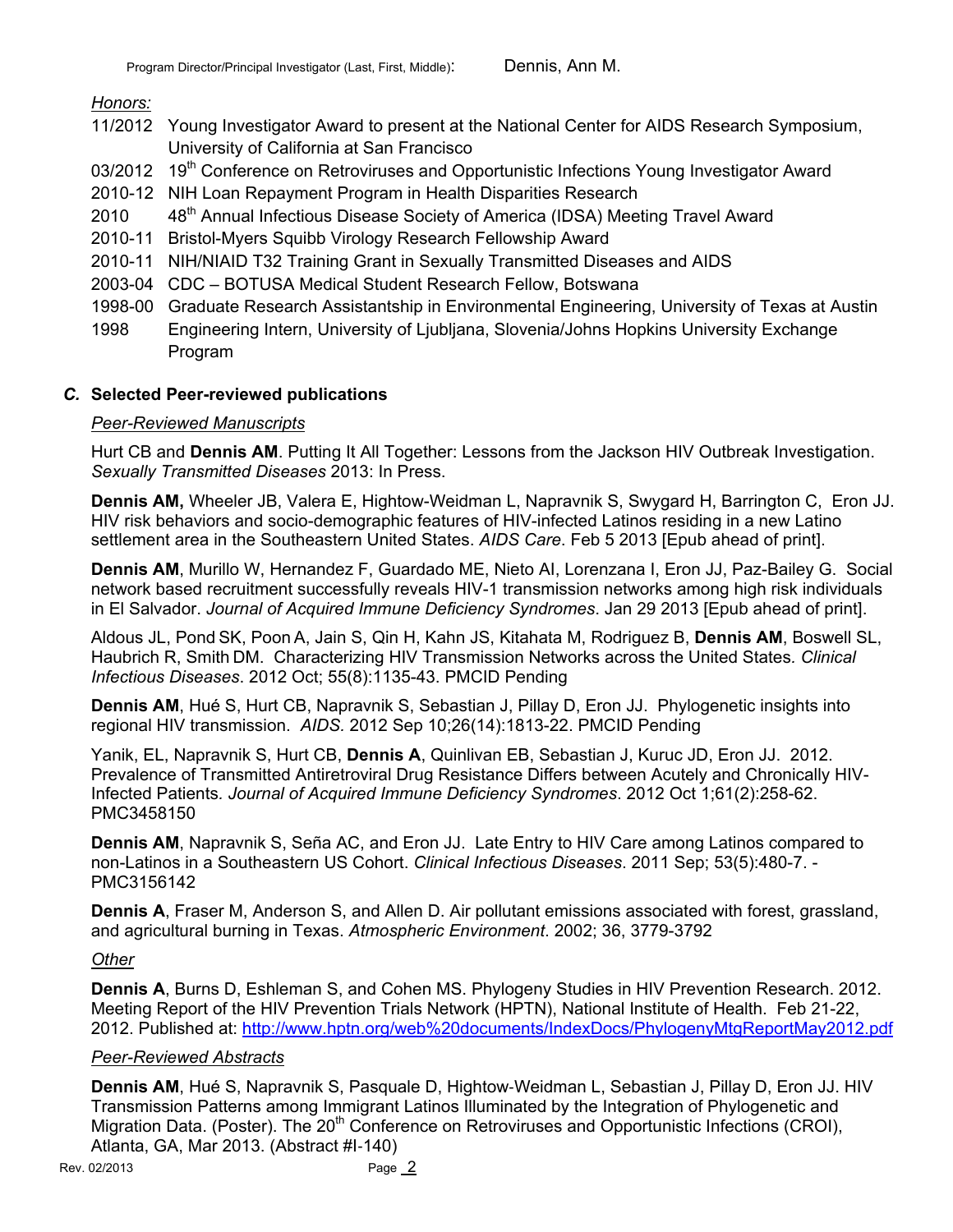**Dennis AM**, Wheeler JB, Valera E, Hightow-Weidman L, Napravnik S, Swygard H, Barrington C, and Eron JJ. HIV risk behaviors and socio-demographic features of HIV-infected Latinos residing in a new Latino settlement area in the Southeastern United States. (Poster). The XIX International AIDS Conference, Washington DC, Jul, 2012. (Abstract **#**TUPE100).

**Dennis AM**, Murillo W, Hernandez F, Guardado ME, Nieto AI, Delgado S, Lorenzana I, Eron JJ and Paz-Bailey, G. Phylogenetics among Friends: Comparing HIV-1 Transmission Clusters to Social Network Based Recruitment in El Salvador. (Poster). The 19<sup>th</sup> Conference on Retroviruses and Opportunistic Infections (CROI), Seattle, WA, Mar 2012. (Abstract #F-148)

**Dennis AM**, Hué S, Hurt CB, Napravnik S, Pillay D and Eron JJ. Phylogenetic Insight into HIV Transmission Networks in a Southeastern US Cohort. (Oral presentation). The 6<sup>th</sup> International AIDS Society (IAS) Conference on HIV Pathogenesis, Treatment and Prevention, Rome, Italy, Jul 2011. (Abstract #MOAC0205)

Yanik EL, Napravnik S, Hurt CB, **Dennis A**, Kuruc JD, and Eron JJ. Differences in Prevalence of Transmitted Drug Resistance Mutations Between Acutely and Chronically HIV-Infected, Antiretroviral-Naïve Patients. (Poster). International Workshop on HIV & Hepatitis Virus Drug Resistance and Curative Strategies**,** Los Cabos, Mexico, Jun 2011

**Dennis AM**, Napravnik S and Eron JJ. Advanced HIV Disease among Latinos Compared to Non-Latinos Initiating Care in a Southeastern US Cohort. (Poster). The 48<sup>th</sup> Annual Meeting of the Infectious Diseases Society of America (IDSA), Vancouver, BC, Oct 2010. (Abstract #1128)

**Dennis AM**, Hué S, Pillay D and Eron JJ. The Molecular Epidemiology of HIV-infected Latinos in North Carolina: *Investigating Transmission Dynamics*. (Poster). 16th International Bioinformatics Workshop on Virus Evolution and Molecular Epidemiology, The Johns Hopkins University, Rockville, MD, Sep 2010

**Dennis AM** and Flanigan, T. Unilateral Vision Loss in a 42 year old Girl Scout Leader. (Poster). The American College of Physicians (ACP) Rhode Island Annual Meeting, Warwick, RI, May 2008

**Dennis AM** and Badoe, P. Fever and Chills in a Liberian Woman Residing in New England. (Poster). The American College of Physicians (ACP) Rhode Island Annual Meeting, Warwick, RI, May 2006

**Dennis AM**, Guillebaud CS, and Cheek JE. Analysis of Hantavirus Pulmonary Syndrome Cases 1992- 2000 and Environmental Characteristics Utilizing a Geographic Information System Framework. (Poster). The American College of Physician (ACP) New Mexico Annual Meeting, Albuquerque, NM, Nov 2004

Nelson LJ, Talbot EA, **Dennis AM**, Guillebaud CS, Masunge J, Bodika SN, Nyirenda ST, Jibril H, Dimiti AI, Kurup S, Mwasekaga MJ, Kilmarx PH, Samandari T, Wells CD. "Diagnostic Methods for Tuberculosis in Children in Botswana". (Poster). The International Union Against Tuberculosis and Lung Disease (IUATLD) meeting, Paris, France, Oct 2004

Nelson LJ, Talbot EA, **Dennis AM**, Guillebaud CS, Masunge J, Jibril H, Dimiti AI, Kurup S, Kilmarx PK, Samandari T, Wells CD. "Diagnosing HIV and Tuberculosis in Children in Botswana". (Poster). The XV International AIDS Conference, Bangkok, Thailand, Jul 2004

*D.* **Research Support.** List selected ongoing or completed research projects (federal and non-federal support). Begin with the projects that are most relevant to the research proposed in this application. Briefly indicate the overall goals of the projects and your role (e.g. PI, Co-Investigator, Consultant) in the research project. Do not list award amounts or percent effort in projects.

### *Ongoing Research Support*

Interdisciplinary Clinical Research Career Development Program (KL2 RR025746) 08/01/11 – 04/30/13 Ethnic and Risk Factor Correlates to HIV Transmission Dynamics in North Carolina Role: Principal Investigator

Purpose: To determine the contribution of race/ethnicity, transmission risk group, and duration of infection towards the propagation of local HIV transmission chains.